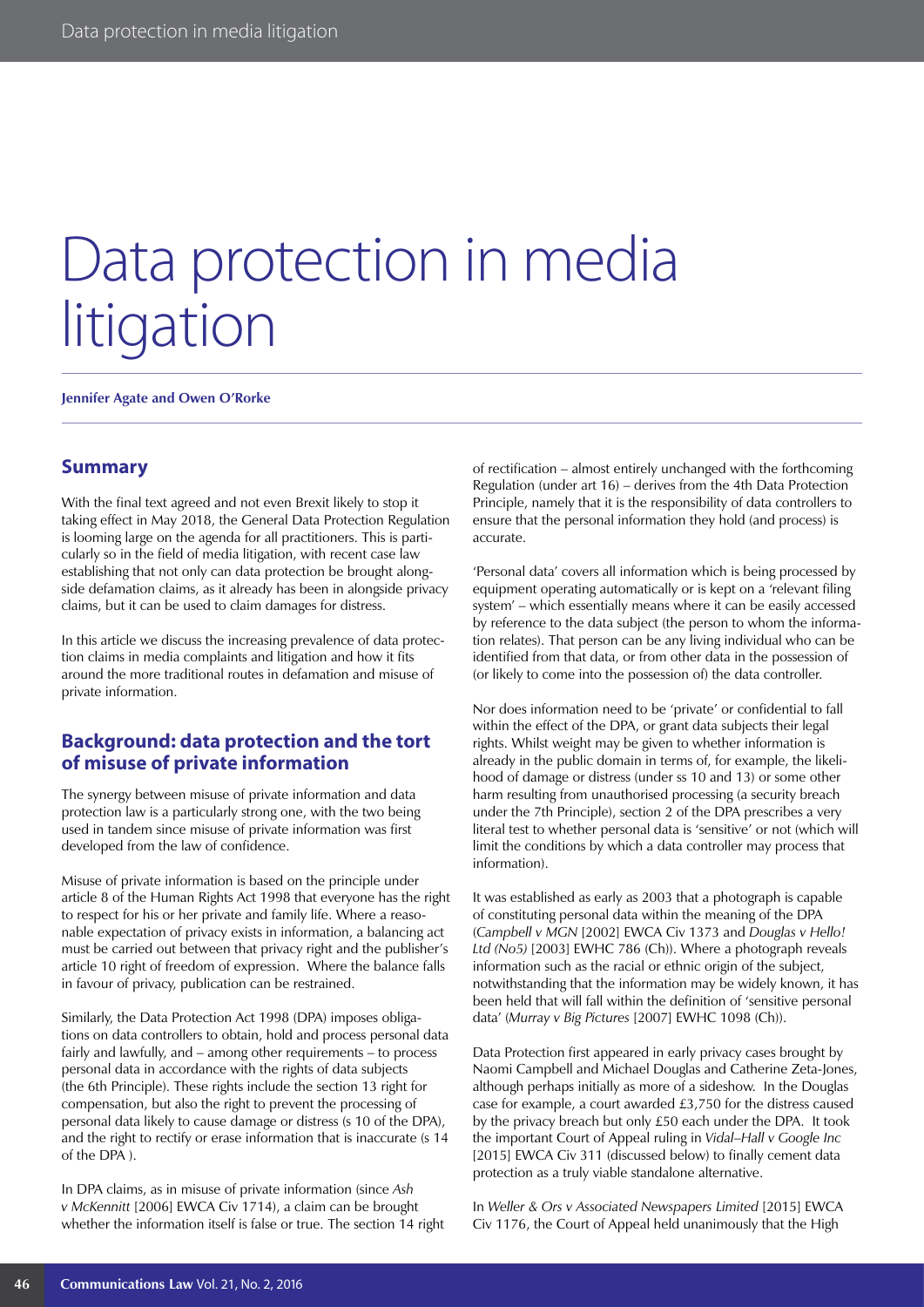Court had been correct to find the *Daily Mail* liable for both misuse of private information and breach of the DPA. Paul Weller had initiated proceedings following an article and photographs published by Mail Online which identified the children by name (although incorrectly in the case of the elder daughter, who was identified as his wife).

It was agreed by both parties that the data protection claim stood or fell with the main privacy claim, meaning that the data protection element gains little attention in either the High Court or Court of Appeal judgment. This is a view which has perhaps persisted at the media bar; but data protection lawyers tend not to agree that, on a literal reading of the black-letter law, the overlap between a DPA claim and a tortious claim for misuse of private information will always be quite that neat.

Even so, and while claimants should not expect to 'double dip' in terms of damages recovery, the case is yet another reminder of the increase in the use of the DPA in tandem with the more traditional claims of misuse of private information and defamation and shows how the three remedies are being increasingly combined by claimants. The *Daily Mail* was ordered to pay Weller's costs plus £10,000 in damages (£5,000 for the elder daughter and £2,500 each for the twins).

The Weller proceedings were issued and heard before the *Vidal-Hall* decision, so it seems likely that if they had been heard later, data protection would have played a more major role.

### **An alternative to defamation?**

The impact of the Defamation Act 2013 is often misrepresented as the death of libel cases. While this is not quite the case, the new requirement under section 1 for claimants to show that they have suffered or are likely to suffer serious harm (and for bodies who trade for profit, serious financial loss) has given defendants an answer to many more complaints. Data protection represents a viable alternative, especially in light of *Vidal-Hall,* with the lower bar of suffering 'damage' by reason of a proven contravention of the DPA.

Equally, in complaints about online content under data protection, ISPs cannot rely on the intermediary defences as they could in defamation, making them quicker to take content down. *Google Spain SL & Google Inc v Agencia Espanola de Proteccion de Datos (AEPD) and Mario Costeja Gonzalez*, Case C-131/12, established that a search engine is a data controller and has an obligation to remove out of date or 'irrelevant' content from search results unless there is an overriding public interest in it remaining. The resulting take-down procedure, the so-called 'right to be forgotten', is to be enshrined in legislation once the new Regulation is in force (art 17).

This decision paved the way for Max Mosley to bring a claim against Google under section 10 of the DPA for its failure to remove images taken from undercover footage filmed by a prostitute for the News of the World in 2008 ( *Max Mosley v Google Inc and Google UK Ltd* [2015] EWHC 59 (QB)). That case settled before the case could come to trial.

Data protection can therefore arguably go further than defamation, allowing claimants to tackle historic online material where it is merely inaccurate rather than defamatory. As will be discussed further below, where there is a contravention there may also be grounds for a damages claim.

Nor should data protection stand alone. The High Court has recently confirmed (*His Highness Prince Moulay Hicham Ben Abdullah Al Alaoui of Morocco v Elaph Publishing Limited* [2015] EWHC 2012 (QB)) that a data protection claim can be run alongside defamation. In that case, the claimant had originally issued under libel but later sought permission (after a finding that only one of three pleaded meanings was capable of being defamatory) to add a claim under the DPA. The defendant had put forward various arguments, including that there was no real and substantial tort and that the litigation would 'not be worth the candle', making the amendment abusive. The judge rejected this argument, holding that the claim was capable of being a real and substantial tort.

## **Damages for distress**

Section 13(1) of the DPA allows a claimant to apply for compensation where the defendant has failed to comply with data protection requirements and the claimant has suffered 'damage' as a result. Section 13(2) specifies that an individual who suffers distress as a result of the breach is entitled to compensation for that distress if: (a) the individual *also* suffers damage by reason of the contravention; or (b) the contravention relates to the processing of personal data for the special purposes.

Prior to the Court of Appeal ruling in *Vidal-Hall*, and despite the suggestion in the earlier Court of Appeal case of *Halliday v Creation Consumer Finance Ltd* (2013), it had been viewed that section 13(2) imposed a bar on recovering damages under the DPA where *only*  distress – as opposed to actual financial loss – had been suffered.

For example, in *Johnson v Medical Defence Union* [2007] EWCA Civ 262, the courts had stated that the definition of 'damage' under section 13(1) of the DPA was limited to pecuniary loss and could not encompass damage to reputation. That case concerned a claim against an insurer, where the claimant argued that unfair processing of his personal data and subsequent termination of his professional indemnity cover had resulted in damage to his professional reputation. The Court of Appeal held that as the claimant had not suffered pecuniary loss, he could not recover damages for distress under s13, indicating that the law of defamation was the correct field for such losses:

*Nor can English law be said in that regard not to respect its obligation to give compensation for loss of reputation caused by unfair processing of automatic data. If an Englishman thinks that that has occurred he can always actually sue in defamation, with the prospect of recovering far more, and on a less exacting basis, than he would find in other member states of the Community.*

The tide began to turn with the Court of Appeal in Murray v Big Pictures Limited [2008] Civ 446, when the court suggested that earlier court may have construed 'damage' too narrowly. The court indicated that this point should be resolved at trial, but the case settled before that could take place. The *Halliday* case raised the prospect that courts might be willing to 'bolt on' substantial damages for distress having only made a nominal finding of actual loss, but when the defence ceded the point the case was resolved without a ruling on the issue.

The position changed in 2015 when *Vidal-Hall v Google Inc* [2015] EWCA Civ 311 established that damages for breach of section 13 of the DPA can be awarded even where there is no evidence that financial loss has occurred.